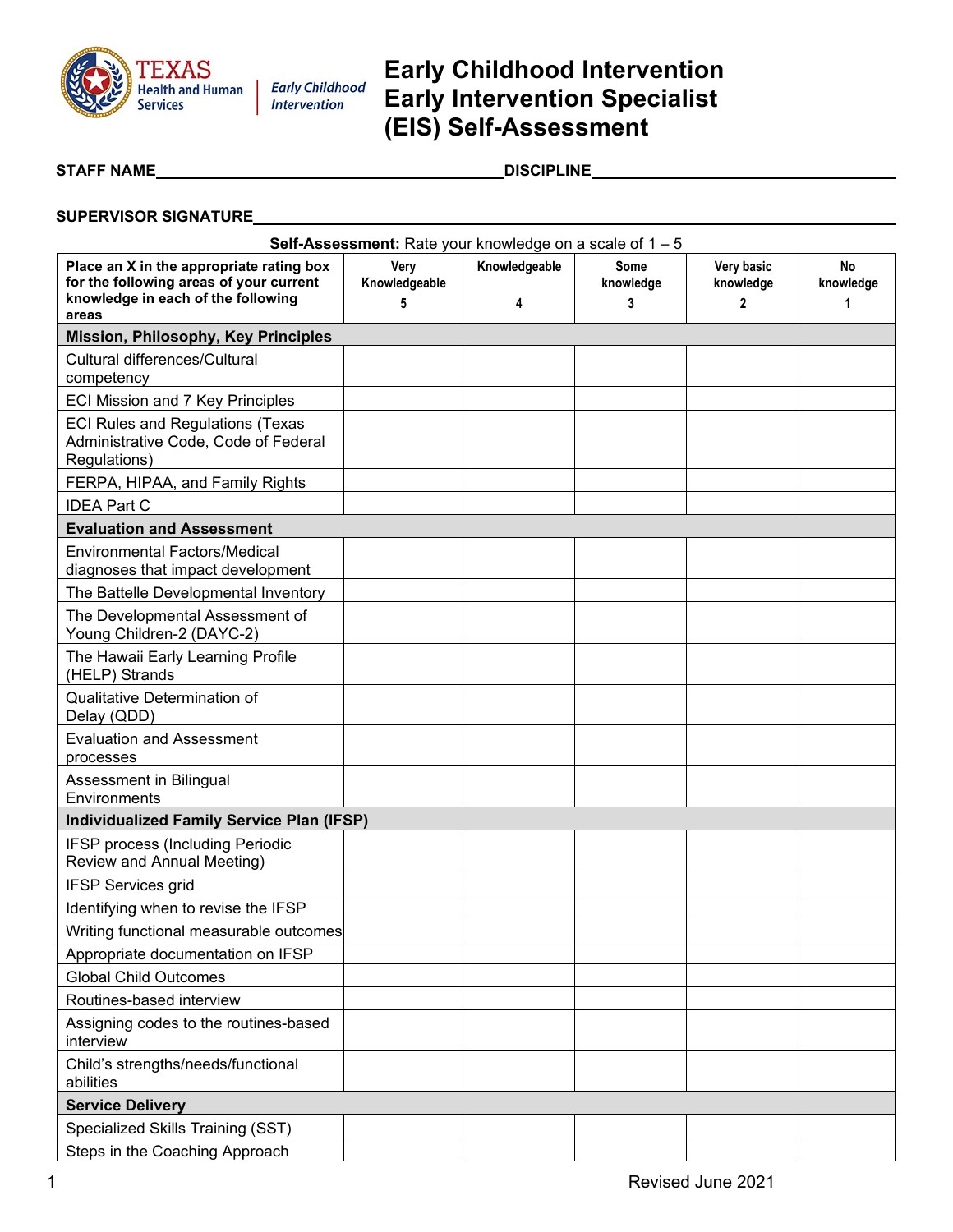| Service coordination/ case management                         |  |  |  |
|---------------------------------------------------------------|--|--|--|
| Service delivery documentation                                |  |  |  |
| Establishing and building rapport with<br>families            |  |  |  |
| Local community resources for families<br>with young children |  |  |  |
| Typical infant and toddler development<br>(birth-36 months)   |  |  |  |
| Transition processes and timelines                            |  |  |  |
| Family Cost Share system (in IFSP)                            |  |  |  |

#### **Service Delivery Strategies**

List 3-5 examples of how to implement motor skills during daily activities:

List 3-5 examples of how to implement cognitive strategies during daily activities:

List 3-5 examples of how to implement social-emotional strategies during daily activities:

List 3-5 examples of how to implement speech/language strategies during daily activities:

List 3-5 examples of how to implement adaptive/self-help strategies during daily activities: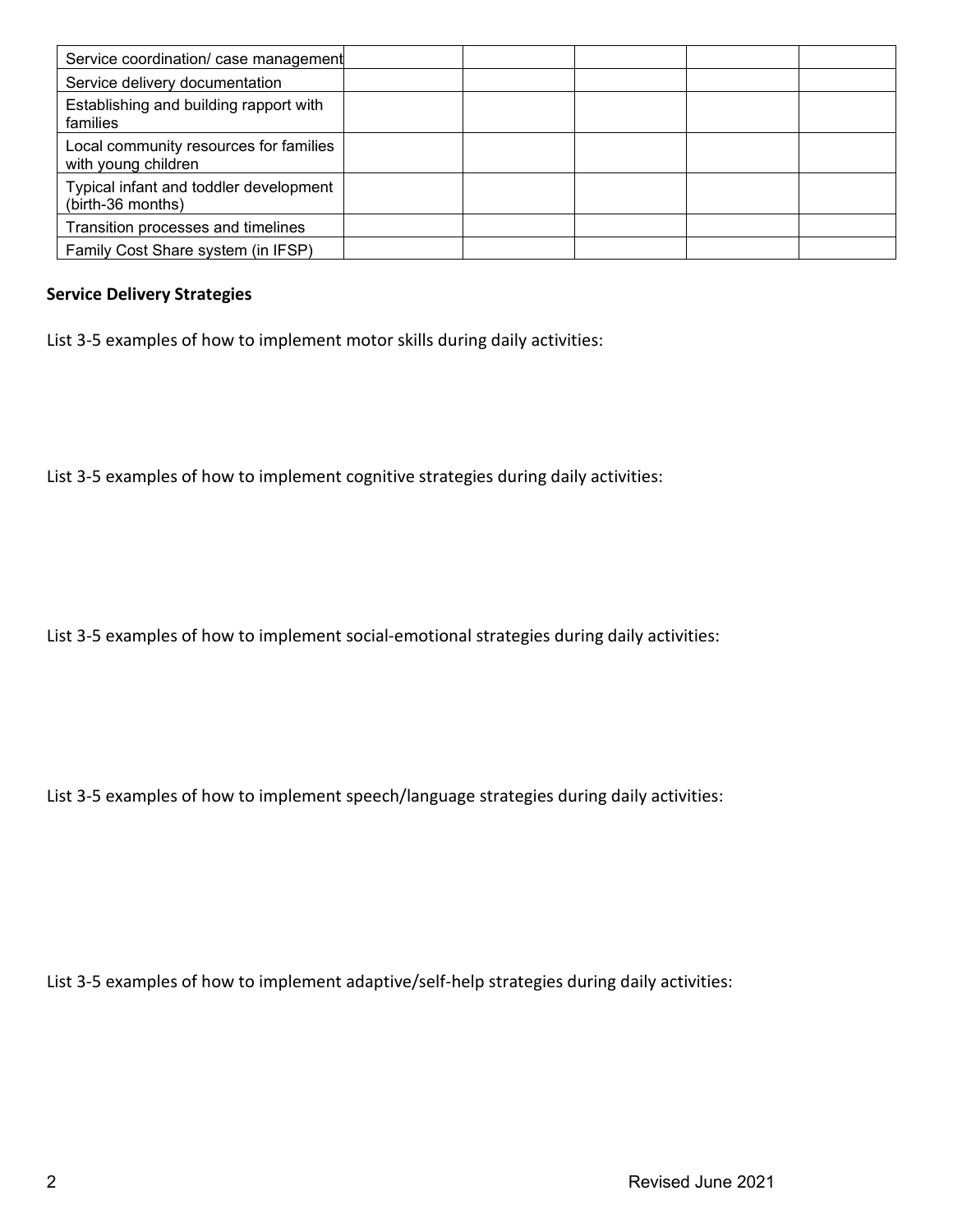| Place an X in the appropriate rating box<br>on how you perceive yourself: | <b>Almost always</b><br>true | Frequently<br>true | <b>Sometimes</b><br>true | Seldomly<br>true | <b>Never</b><br>true |
|---------------------------------------------------------------------------|------------------------------|--------------------|--------------------------|------------------|----------------------|
|                                                                           | 5                            | 4                  | 3                        | 2                | 1                    |
| I am an organized person                                                  |                              |                    |                          |                  |                      |
| I manage my time effectively & meet<br>deadlines                          |                              |                    |                          |                  |                      |
| I manage conflict effectively                                             |                              |                    |                          |                  |                      |
| I know when to ask for help                                               |                              |                    |                          |                  |                      |
| I am willing to ask for help                                              |                              |                    |                          |                  |                      |
| I am flexible                                                             |                              |                    |                          |                  |                      |
| I am respectful of others                                                 |                              |                    |                          |                  |                      |
| I am an effective communicator                                            |                              |                    |                          |                  |                      |
| I work well with people                                                   |                              |                    |                          |                  |                      |
| I work well in teams                                                      |                              |                    |                          |                  |                      |
| I maintain appropriate professional<br>boundaries                         |                              |                    |                          |                  |                      |
| I can adjust to unexpected<br>circumstances                               |                              |                    |                          |                  |                      |
| I am comfortable with change                                              |                              |                    |                          |                  |                      |
| I respond positively to constructive<br>feedback from peers               |                              |                    |                          |                  |                      |
| I respond positively to constructive<br>feedback from supervisors         |                              |                    |                          |                  |                      |

### **Personal Skill Set Self-Assessment: Rate yourself on a scale of 1 – 5**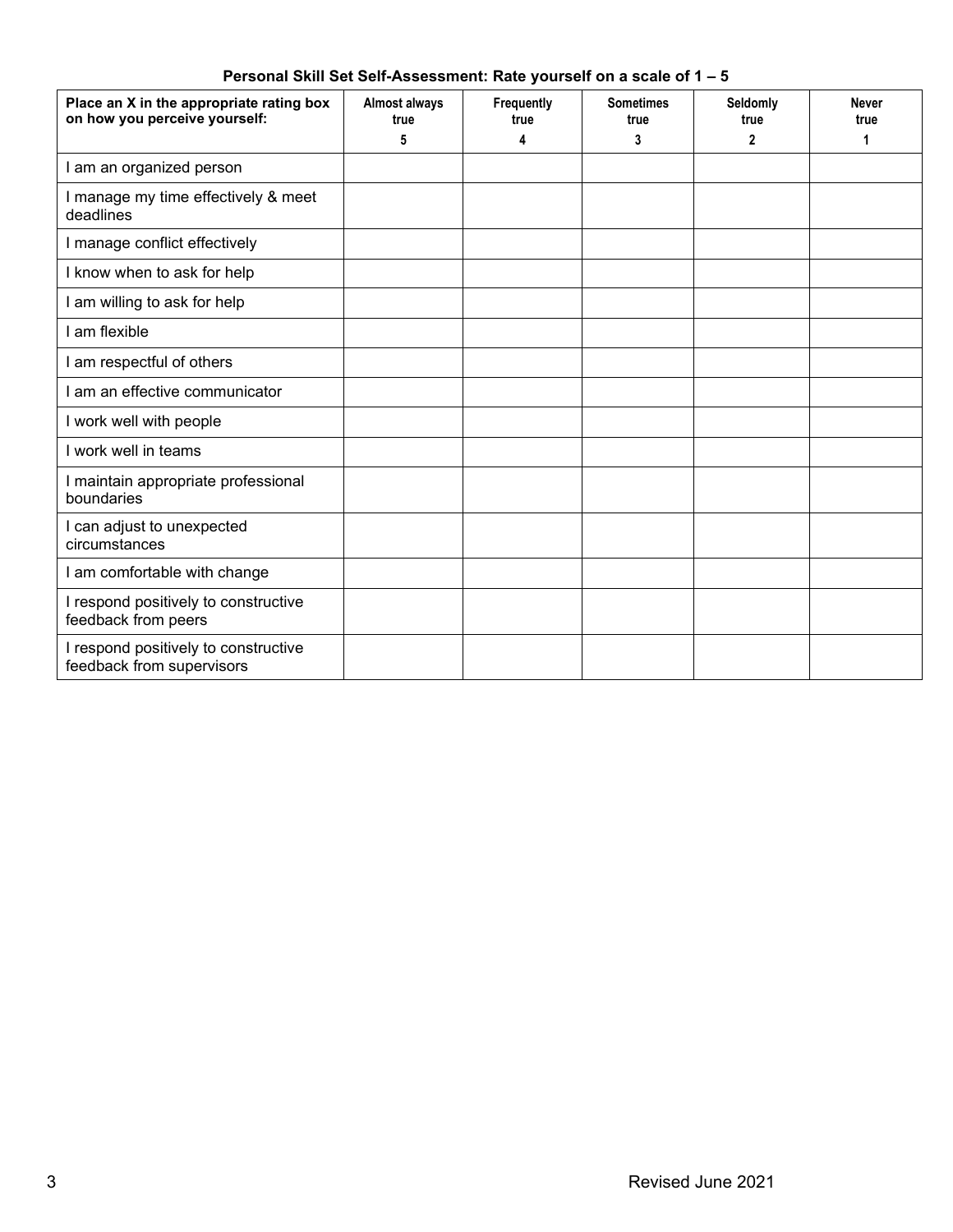#### **Instructions**

**Please review the following two scenarios and respond to the corresponding questions.** 

#### **Changing Services Scenario**

*You have been providing services to Vincent Vega, a two-year-old, for five months. Services seem to be progressing well, but during a regularly scheduled visit his mom, Mia Wallace, unexpectedly says she wants regular physical therapy services to work DIRECTLY with Vincent. Mia thinks he is more delayed than the other members of the team do and wants therapy to "fix" him.*

How would you respond to the parent?

What are the most important steps in assisting this family?

What is the first thing you would do after leaving the visit?

Who might you ask for help?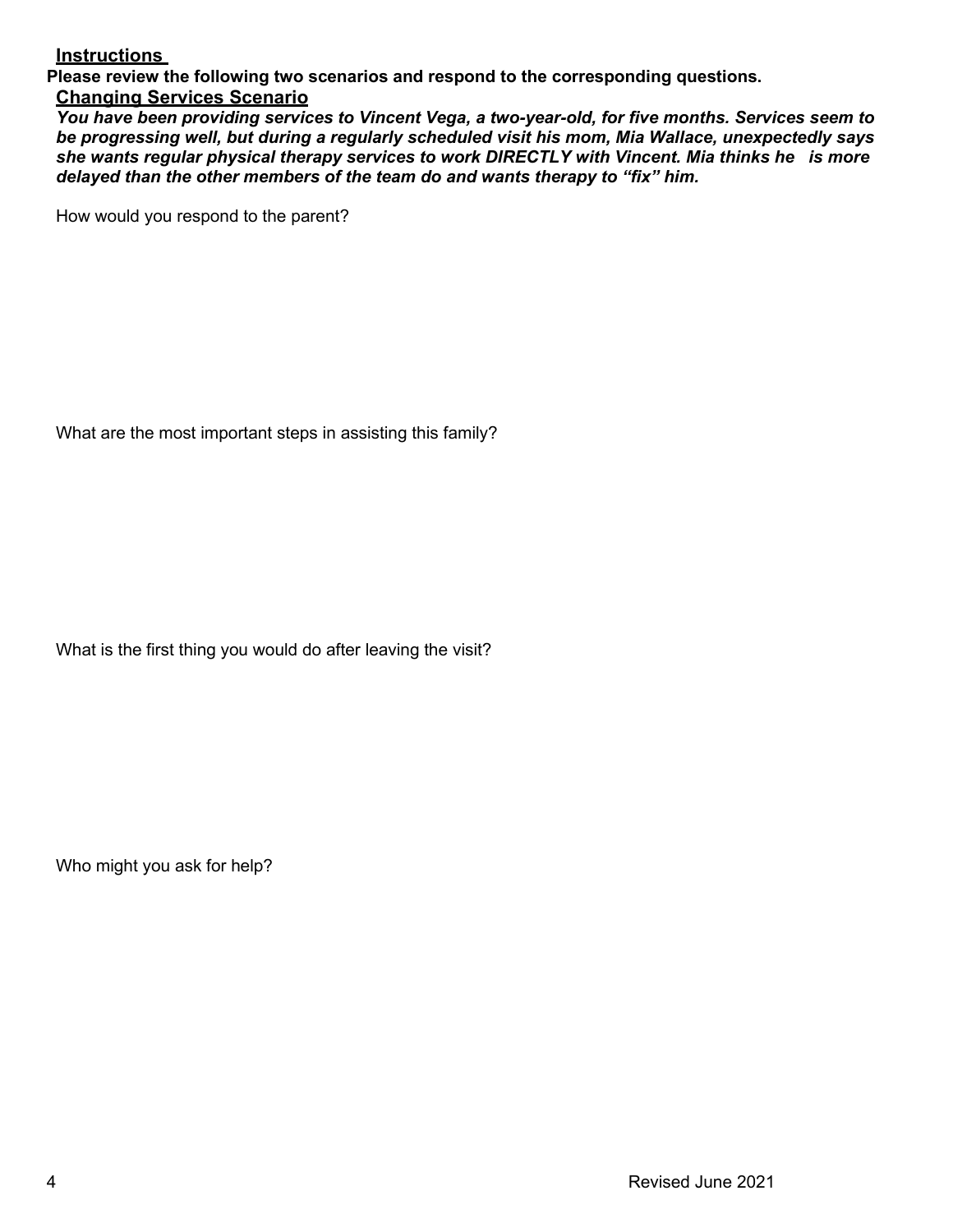### **Lack of Progress Scenario**

*Description: The ECI provider is working with a family and has established rapport but the child is not making progress.*

How would you respond to the parent?

What are the most important steps in assisting this family?

What is the first thing you would do after leaving the visit?

Who might you ask for help?